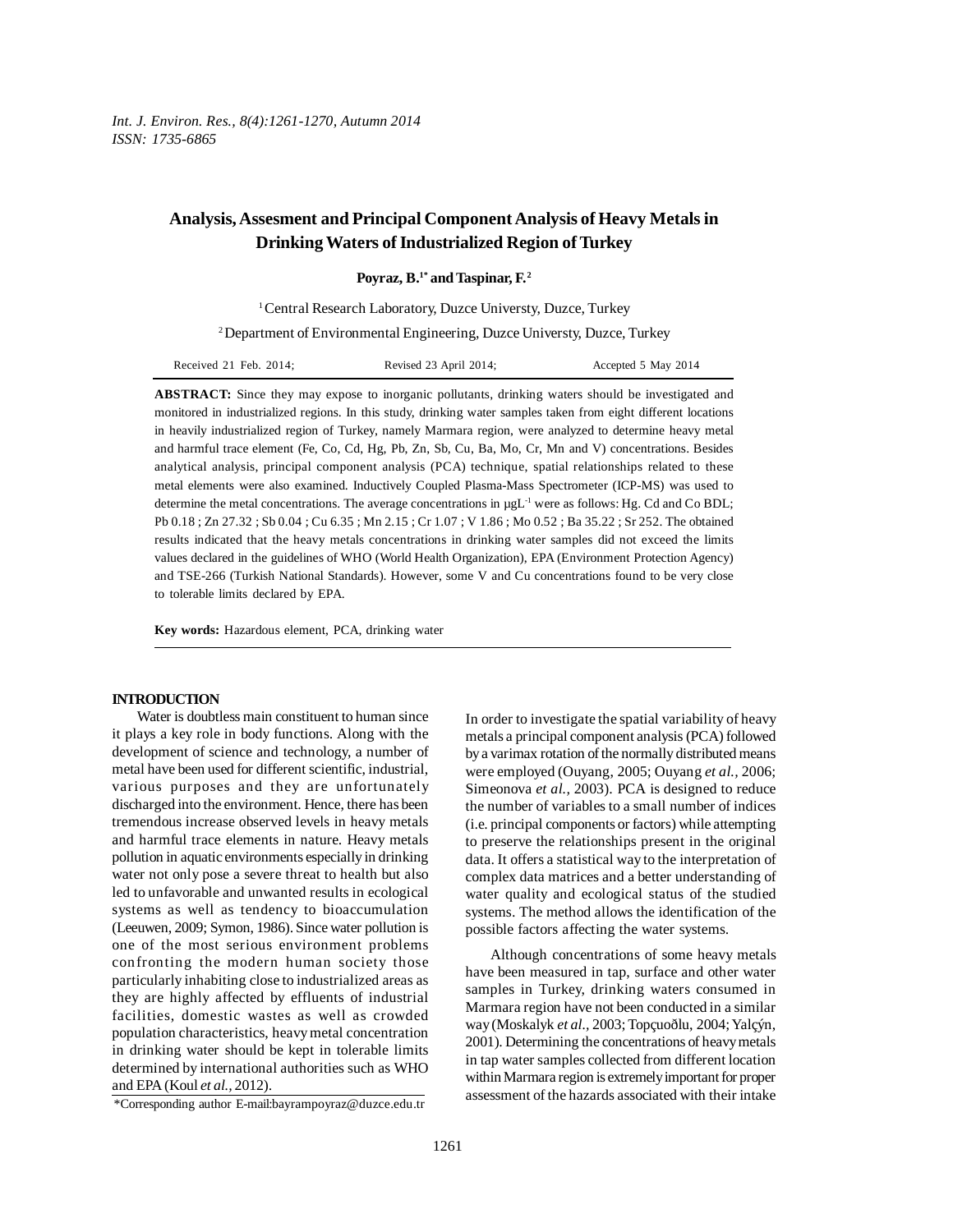because of intensive industrialization. As part of this study, tap water samples were taken from eight different locations in Marmara region covering the industrial zones connected to residential areas. The main aim of the present study were to investigate concentrations of Fe, Co, Cd, Hg, Pb, Zn, Sb, Cu, Ba, Mo, Cr, Mn and V in drinking water and to assess whether metal concentrations in household drinking water in Marmara region may pose risks to public health considering tolerable limits given.

### **MATERIALS & METHODS**

The Marmara region with a surface area of 67000 km² is the smallest but most densely populated part of Turkey. It represents approximately 8.6% of the Turkish national territory and about 30% of its population. The region with its total population of more than 20 million inhabitants is the economic and cultural center of Turkey and represents 60% of the country's economy. It is Turkey's leading region from many aspects including industrial facilities, energy consumption, large transportation network, tourism incomes and population density. Locations in this region are biggest and most industrialized places (Istanbul, Kocaeli and Tekirdað) and they are located in the region as shown in Fig. 1. Activities in the places are processed food items, textiles, ready-to-wear clothing, cement, paper, petrochemical products, durable household

items, ships. As it was seen from the activities Marmara region cover almost many industrial facilities. Hence, this study is mostly conducted in the northern part of the region covering these provinces.

Tap water samples were collected from eight different locations showed in Fig.1. then taken to 50 ml polythene bottles. The samples transferred to laboratory and were stored at +4 °C until analyses. All the water samples immediately acidified with 67% (v/ v) suprapure nitric acid to bring down the pH level to 2. All prepared stock solutions used were of analytical grade. Calibration standards of Fe, Co, Cd, Hg, Pb, Zn, Sb, Cu, Cr, Mo, Ba, Mn and V prepared from 1000 mgL-<sup>1</sup> stock solutions. The solutes were analyzed by Thermo X2 ICP-MS by using EPA 6020 standard methods. A Fischer Scientific Accumet 15 model pH-meter with a combined glass electrode was used for pH measurements. LGC ERM-CA 011b hard drinking water UK metals was used as certified material to evaluate accuracy of analytical performance.

#### **RESULTS & DISCUSSION**

Analytical performance is important that give precision and accuracy of device. Hence, the certified reference material has been used to observe accuracy. The concentrations of elements were given as the average of three analysis and in the form of mean±SD.



**Fig. 1. Locations of drinking water samples from the northern part of Marmara Region**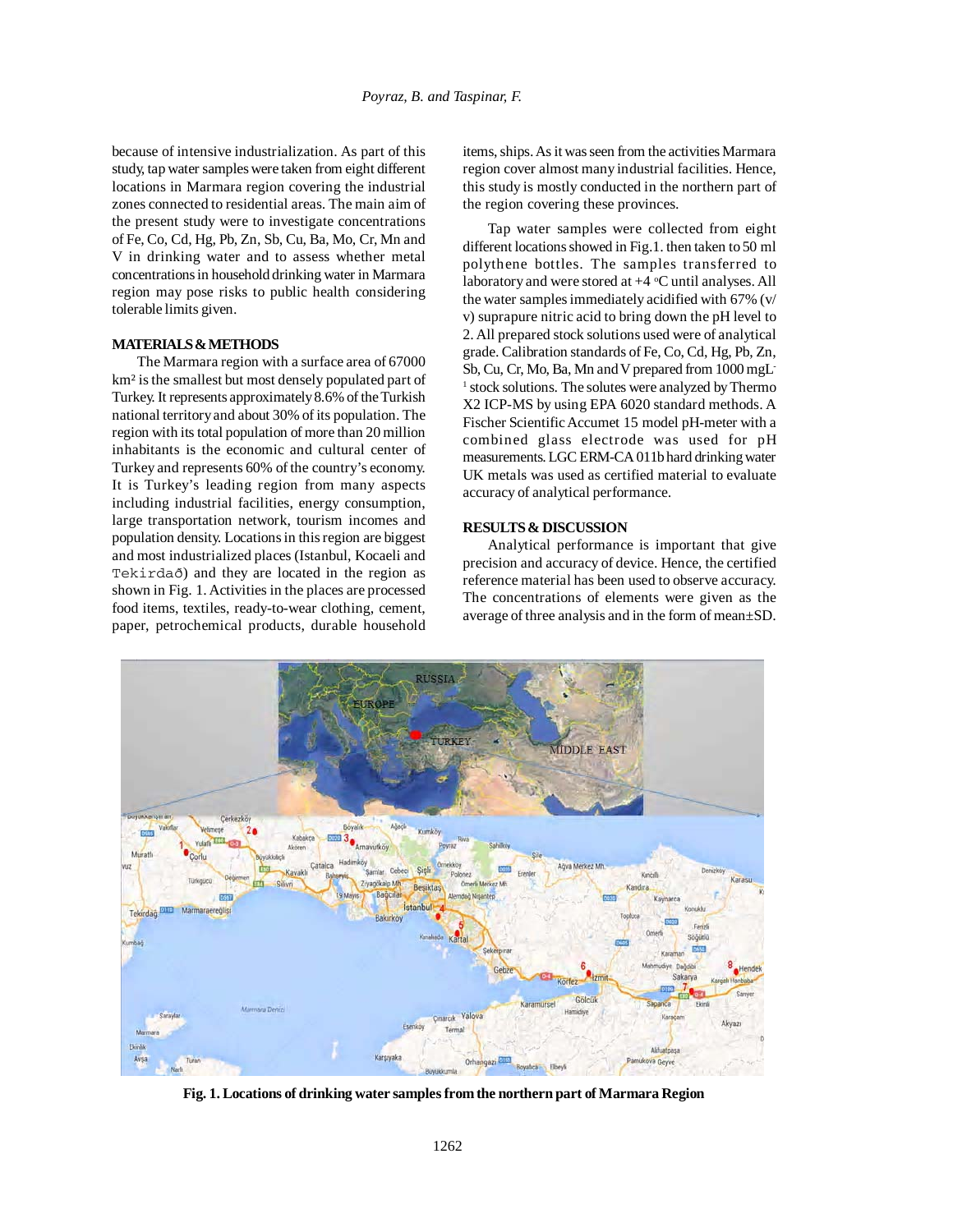Analytical performance as accuracy was considerable high since the concentrations of all the element analyzed were fall in the range of given certified value, as shown in Table 1.

Another important factor effecting the analytical performance is precision. Limit of detection and correlation coefficient values given in Table 2. Their results were also in a good agreement that display a good analytical precision. The  $\mathbb{R}^2$  value of the calibration curve was e" 0.99 for each element. Results we obtained in good agrement with procedure of EPA (EPA 6020).

The results for heavy metal concentrations in drinking water samples by locations were shown in Table 3. The mean concentration of elements were considered as two parts which are the elements with relatively low concentrations  $\langle$  < 50 in  $\mu$ g/L) and relatively high concentrations  $(> 50$  in  $\mu$ g/L). Concentrations of these elements were plotted in Fig. 2(a) and (b), respectively. It was noticed that only the elements Fe, Ba, Zn and Sr were generally higher. Table 3 and Table 4 show concentrations of the elements analyzed and explanatory statistics result. Sr, had the highest concentrations in the analyzed samples

# **Table 1. Comparison of certified values and measured values**

| <b>Sample</b>                                   | Element        | <b>Certified</b><br>concentration $(\mu g/L)^a$ | <b>Measured</b><br>concentration $(\mu g/L)^a$ |
|-------------------------------------------------|----------------|-------------------------------------------------|------------------------------------------------|
|                                                 | Sb             | $5.11 \pm 0.23$                                 | $4.95 \pm 0.15$                                |
|                                                 | Zn             | $597 \pm 19.47$                                 | $576 \pm 7.48$                                 |
|                                                 | C <sub>d</sub> | $4.88 \pm 0.19$                                 | $4.71 \pm 0.11$                                |
|                                                 | <b>Cr</b>      | $48.20 + 1.60$                                  | $45.20 \pm 0.70$                               |
| LGC ERM-CA011b Hard<br>Drinking water UK-Metals | Pb             | $24.51 + 0.52$                                  | $25.70 \pm 1.15$                               |
|                                                 | Mn             | $48.30 \pm 1.61$                                | $46.60 \pm 0.58$                               |
|                                                 | Mo             | $5.45 + 0.33$                                   | $5.49 \pm 0.09$                                |
|                                                 | Ni             | $19.27 \pm 0.68$                                | $17.05 + 0.24$                                 |
|                                                 | Sr             | $471 + 21.23$                                   | $491 \pm 5.12$                                 |
|                                                 | V              | $4.75 \pm 0.34$                                 | $4.83 \pm 0.08$                                |

a Mean± SD, n=3

| Table 2. Limit of dedection, correlation coefficient of calibration curve and linear study range |  |
|--------------------------------------------------------------------------------------------------|--|
|--------------------------------------------------------------------------------------------------|--|

| <b>Element</b> <sup>a</sup> | LOD $(\mu g L^{-1})$ | <b>Correlation coefficient</b> | Linear Study Range ( $\mu g L^{-1}$ ) |
|-----------------------------|----------------------|--------------------------------|---------------------------------------|
| $^{51}V$                    | 0.024                | 0.99931                        | $5 - 50$                              |
| ${}^{52}Cr$                 | 0.003                | 0.99965                        | 5-50                                  |
| $55$ Mn                     | 0.012                | 0.99961                        | $5 - 50$                              |
| ${}^{56}\text{Fe}$          | 0.18                 | 0.99923                        | 50-500                                |
| 59 <sub>Co</sub>            | 0.003                | 0.99940                        | $5 - 50$                              |
| ${}^{65}Cu$                 | 0.027                | 0.99984                        | $5 - 50$                              |
| 66Zn                        | 0.151                | 0.99917                        | 50-500                                |
| ${}^{88}Sr$                 | 0.003                | 0.99975                        | 50-500                                |
| $^{95}$ Mo                  | 0.009                | 0.99994                        | $5 - 50$                              |
| $^{114}$ Cd                 | 0.006                | 0.99921                        | $5 - 50$                              |
| $^{123}Sb$                  | 0.003                | 0.99971                        | $5 - 50$                              |
| $^{138}Ba$                  | 0.006                | 0.99943                        | $5-50$                                |
| $1^{202}$ Hg                | 0.057                | 0.99893                        | $0.5 - 5$                             |
| $^{208}\mathrm{Pb}$         | 0.015                | 0.99951                        | $5-50$                                |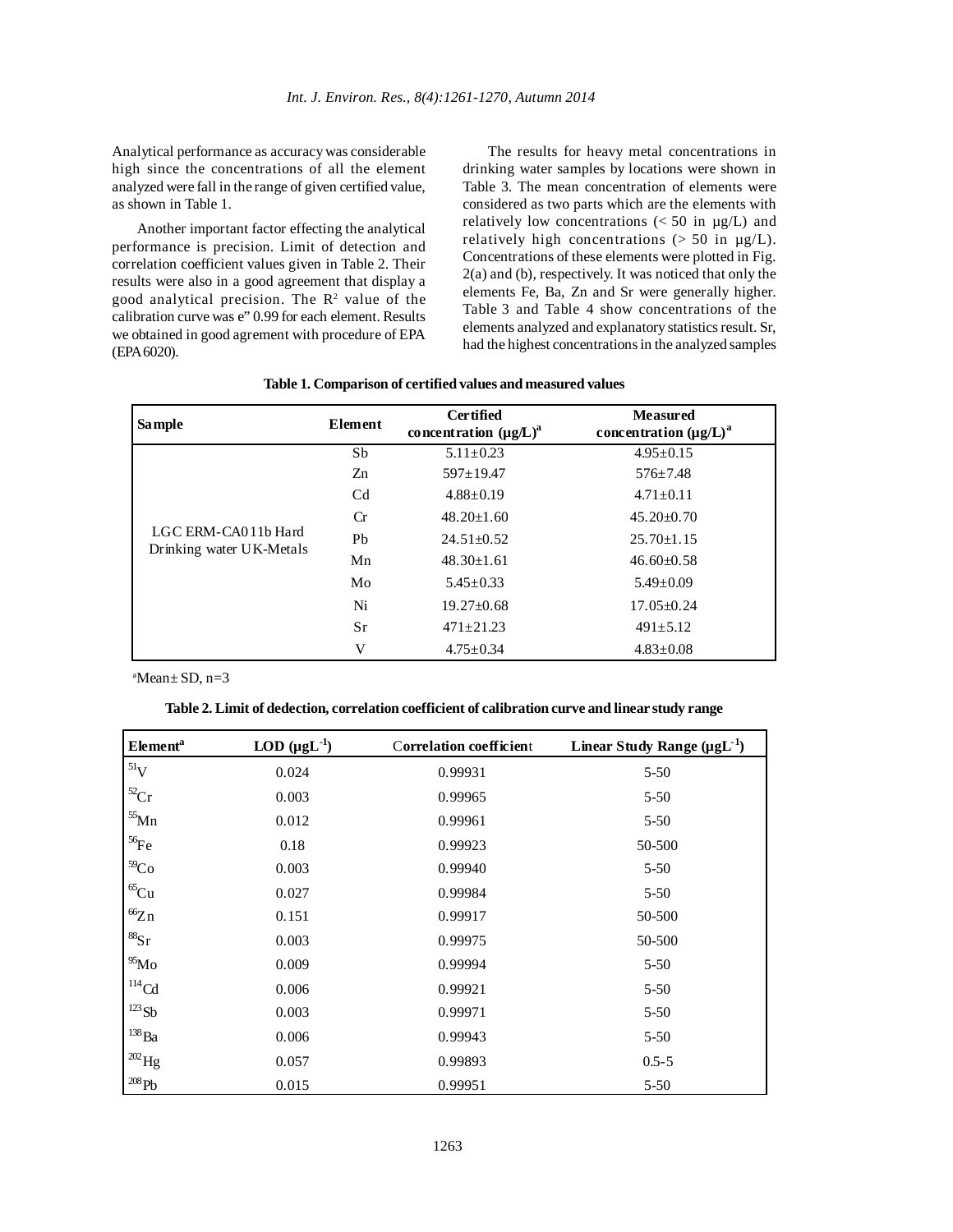| <b>Element</b> | Concentrations $(\mu g L^{-1})$ by Sampling Locations |                                   |                                  |                                    |                               |                                   |                                    |                              |  |
|----------------|-------------------------------------------------------|-----------------------------------|----------------------------------|------------------------------------|-------------------------------|-----------------------------------|------------------------------------|------------------------------|--|
|                | 1                                                     | $\mathbf{2}$                      | 3                                | 4                                  | 5                             | 6                                 | 7                                  | 8                            |  |
| V              | $0.41 \pm 0.01$                                       | $0.75 \pm 0.01$                   | $0.52 \pm 0.01$                  | $0.25 \pm 0.001$                   | $1.17 \pm 0.02$               | $0.28 \pm 0.02$                   | $0.17 \pm 0.02$                    | $8.08 \pm 0.08$              |  |
| $C_{r}$<br>Mn  | $0.38 + 0.01$<br>$6.32 \pm 0.03$                      | $0.78 \pm 0.02$<br>$5.2 \pm 0.64$ | $0.4 \pm 0.01$<br>$1.8 \pm 0.04$ | $0.24 \pm 0.01$<br>$1.87 \pm 0.04$ | $3.14 \pm 0.04$<br>$BDL**$    | $0.51 \pm 0.01$<br>$1.6 \pm 0.03$ | $0.06 \pm 0.01$<br>$0.02 \pm 0.01$ | $3.1 \pm 0.02$<br><b>BDL</b> |  |
| Fe<br>Co       | $13.33 \pm 0.53$<br><b>BDL</b>                        | $7.31 \pm 1.64$<br><b>BDL</b>     | $15.81 \pm 1.37$<br><b>BDL</b>   | $0.69 \pm 0.65$<br><b>BDL</b>      | <b>BDL</b><br>$0.09 \pm 0.01$ | $50.57 \pm 7.19$<br><b>BDL</b>    | $21.05 \pm 0.51$<br><b>BDL</b>     | <b>BDL</b><br><b>BDL</b>     |  |
| Cu             | $10.7 \pm 0.04$                                       | $5.97 \pm 0.24$                   | $18.98 \pm 1.71$                 | $11.32 \pm 0.24$                   | $0.42 \pm 0.02$               | $2.48 \pm 0.01$                   | $0.88 \pm 0.04$                    | $0.07 \pm 0.01$              |  |
| Zn             | $32.16 \pm 0.65$                                      | $9.8 \pm 1.02$                    | $60.11 \pm 7.15$                 | $31.14\pm0.66$                     | $1.09 \pm 0.12$               | $84.33 \pm 0.92$                  | <b>BDL</b>                         | <b>BDL</b>                   |  |
| Sr             | $174.5 + 1.19$                                        | 334.4±1.08                        | 157.7±0.39                       | $55.65 \pm 0.34$                   | $300 \pm 1.96$                | $247.8 \pm 0.48$                  | $358 \pm 0.03$                     | $387.4 \pm 2.26$             |  |
| Mo             | $0.31 \pm 0.01$                                       | $0.8 \pm 0.07$                    | $0.19 \pm 0.01$                  | $0.11 \pm 0.01$                    | $0.79 \pm 0.02$               | $1.71 \pm 0.20$                   | <b>BDL</b>                         | $0.28 \pm 0.01$              |  |
| C <sub>d</sub> | <b>BDL</b>                                            | <b>BDL</b>                        | <b>BDL</b>                       | <b>BDL</b>                         | <b>BDL</b>                    | <b>BDL</b>                        | <b>BDL</b>                         | <b>BDL</b>                   |  |
| Sb             | $0.06 \pm 0.01$                                       | $0.08 \pm 0.01$                   | $0.04 \pm 0.01$                  | $0.02 \pm 0.01$                    | <b>BDL</b>                    | $0.14 \pm 0.01$                   | <b>BDL</b>                         | <b>BDL</b>                   |  |
| Hg             | <b>BDL</b>                                            | <b>BDL</b>                        | <b>BDL</b>                       | <b>BDL</b>                         | <b>BDL</b>                    | <b>BDL</b>                        | <b>BDL</b>                         | <b>BDL</b>                   |  |
| Pb             | $0.3 + 0.01$                                          | <b>BDL</b>                        | $1.01 \pm 0.08$                  | <b>BDL</b>                         | <b>BDL</b>                    | <b>BDL</b>                        | $0.17 \pm 0.01$                    | <b>BDL</b>                   |  |
| Ba             | $31.08 \pm 0.27$                                      | $28.47 \pm 0.09$                  | $32.59 \pm 0.05$                 | $32.17 \pm 0.12$                   | $82.99 \pm 0.22$              | $58.91 \pm 0.19$                  | $2.99 \pm 0.019$                   | $12.71 \pm 0.12$             |  |

**Table 3. Concentrations of heavy metal elements in drinking water samples by locations**

\* Mean±SD, n=3, BDL\*\*= Below Detection Limit

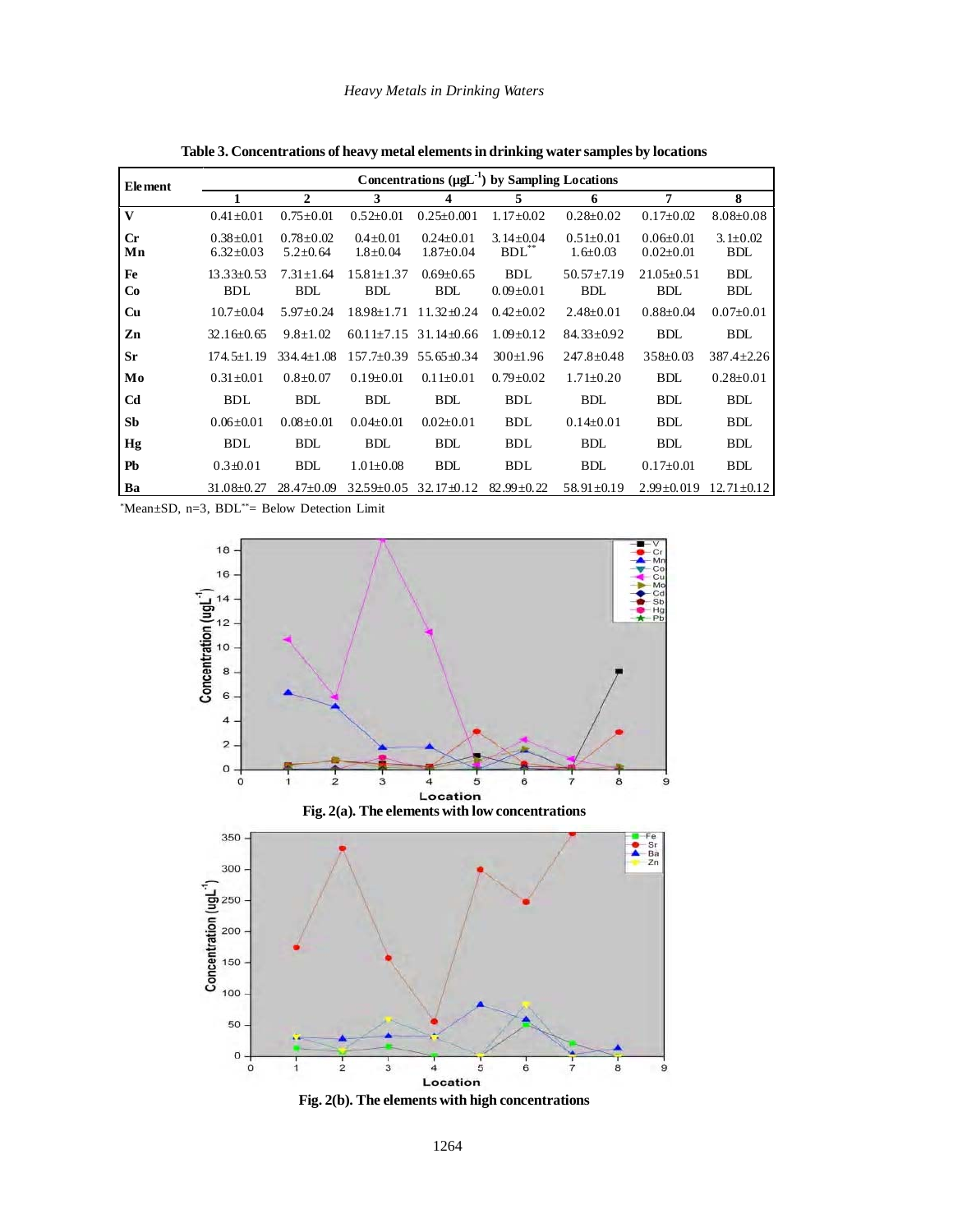| Element        | Range      | <b>Minimum</b> | <b>Maximum</b> | Mean       | <b>Std. Deviation</b> | <b>Variance</b> |
|----------------|------------|----------------|----------------|------------|-----------------------|-----------------|
| V              | 7.910      | 0.170          | 8.080          | 1.453      | 2.697                 | 7.274           |
| Cr             | 3.080      | 0.060          | 3.140          | 1.076      | 1.278                 | 1.634           |
| Mn             | 6.320      | <b>BDL</b>     | 6.320          | 2.101      | 2.418                 | 5.851           |
| Fe             | 50.570     | <b>BDL</b>     | 50.570         | 13.595     | 16.917                | 286.199         |
| Co             | 0.090      | <b>BDL</b>     | 0.090          | 0.011      | 0.032                 | 0.001           |
| Cu             | 18.910     | 0.070          | 18.980         | 6.352      | 6.791                 | 46.112          |
| Zn             | 84.330     | <b>BDL</b>     | 84.330         | 27.329     | 31.285                | 978.724         |
| <b>Sr</b>      | 331.750    | 55.650         | 387.400        | 251.931    | 114.724               | 13161.798       |
| Mo             | 1.710      | <b>BDL</b>     | 1.710          | 0.523      | 0.563                 | 0.317           |
| C <sub>d</sub> | <b>BDL</b> | <b>BDL</b>     | <b>BDL</b>     | <b>BDL</b> | <b>BDL</b>            | <b>BDL</b>      |
| Sb             | 0.140      | <b>BDL</b>     | 0.140          | 0.042      | 0.049                 | 0.002           |
| Hg             | <b>BDL</b> | <b>BDL</b>     | <b>BDL</b>     | <b>BDL</b> | <b>BDL</b>            | <b>BDL</b>      |
| Pb             | 1.010      | <b>BDL</b>     | 1.010          | 0.185      | 0.351                 | 0.124           |
| Ba             | 80.000     | 2.990          | 82.990         | 35.239     | 25.263                | 638.226         |

**Table 4. Explanatory statistics of heavy metal concentrations**

with a mean concentration of 252 µg/L. The element concentrations in descending order were Sr> Ba> Zn> Fe> Cu> Mn> V> Cr> Mo> Pb> Sb> Hg, Cd.

The concentrations of Hg and Cd were found below detection limits in all the samples.

V (vanadium) concentrations in the analyzed drinking water samples were found in the range of 0.17 8.08  $\mu$ gL<sup>-1</sup> with the mean of 1.45  $\mu$ gL<sup>-1</sup>. The mean concentration of V were found higher than a similar study conducted in Italy (Tamasi and Cini, 2004). The highest V concentration was 8.08 µg/L obtained at the location 8 which were very close to the tolerable limits by declared EPA (10  $\mu$ g/L). The location 8 is characterized by intensive automotive and metal industries. Therefore, one can think that the leaks of the effluents from this location to water distribution system may lead to this level. V has been evaluated in carcinogen class (Group I) as well as Hg, Cd and Cr(VI) by International Agency for Research on Cancer (IARC). In low levels, V reflects irritative on the upper respiratory tract, however, uptaking at high concentrations result in bronchitis and pneumonitis beyond lung cancer (Högbergj and Alexanderj, 1986). It is also used in the form of ferrovanadium to improve steel (Moskalyk and Alfantazi, 2004). V levels in all the samples analyzed were below reported WHO limits. Hg (Mercury) and Cd (cadmium) concentrations in all the drinking water samples were found below detection limit. Hg and Cd are both of the most hazardous elements to human. After long term intake, it is seen neurological disorders and beyond lung cancer (Jarup, 2003). Over exposure to Cd may result in kidney lesions.

itai-itai disease and ostreopose (Duruibe, 2007; Jarup, 2003; Jarup, *et al.,* 2000; Makino, 2012). The concentrations of Pb (Lead) in the samples varied in the range of  $\langle BDL - 1.01$ . The mean Pb concentrations obtained from other similiar studies were also lower, such as  $2 \mu g L^{-1}$  in Italy (Tamasi and Cini, 2004),  $20 \mu g$ / L in Egypt (Bahnasawy, 2011) and 27 µg/L in India (Buragohain *et al.,* 2009). Acceptable Pb limits reported by WHO in drinking water is 10 µg/L (WHO, 1995). Pb is classed in Group 2A that means propbably carcinogenic to humans. Exposure to Pb result in stomachache, central nervous system disorders (Jarup, 2003). The levels of Zn varied up to 84.33 µg/L with the mean of 27.33 µg/L. The average Zn (Zinc) concentrations studies given in some studies. (Tamasi and Cini, 2004; Bahnasawy, 2011). Obtained results with 101-320 µg/L were found lower. Hovewer, it was higher from the results of a study conducted Norway with a mean of 14 µg/L. According to WHO Zn level in drinking water should not be exceed 5000 µg/L. Over exposure of Zn result in bloddy urine and liver functional disorder (Duruibe, 2007; Nolan, 2003). Observed Co (Cobalt) levels in water samples was below limit of dedection such as Cd and Hg. WHO established 5 µg/L the maximum permissible limits for Sb (Antimony) in drinking water. Sb results in this survey were in the range of BDL 0.02  $\mu$ g/L which was lower than the limits. Cu (Copper) concentration of our samples were in the range of 0.07-18.98 µg/L. All the samples had lower Cu levels compared to the limits declared by EPA (20 µg/L). We also found lower Cu concentrations given in the studies (Bahnasawy, M.,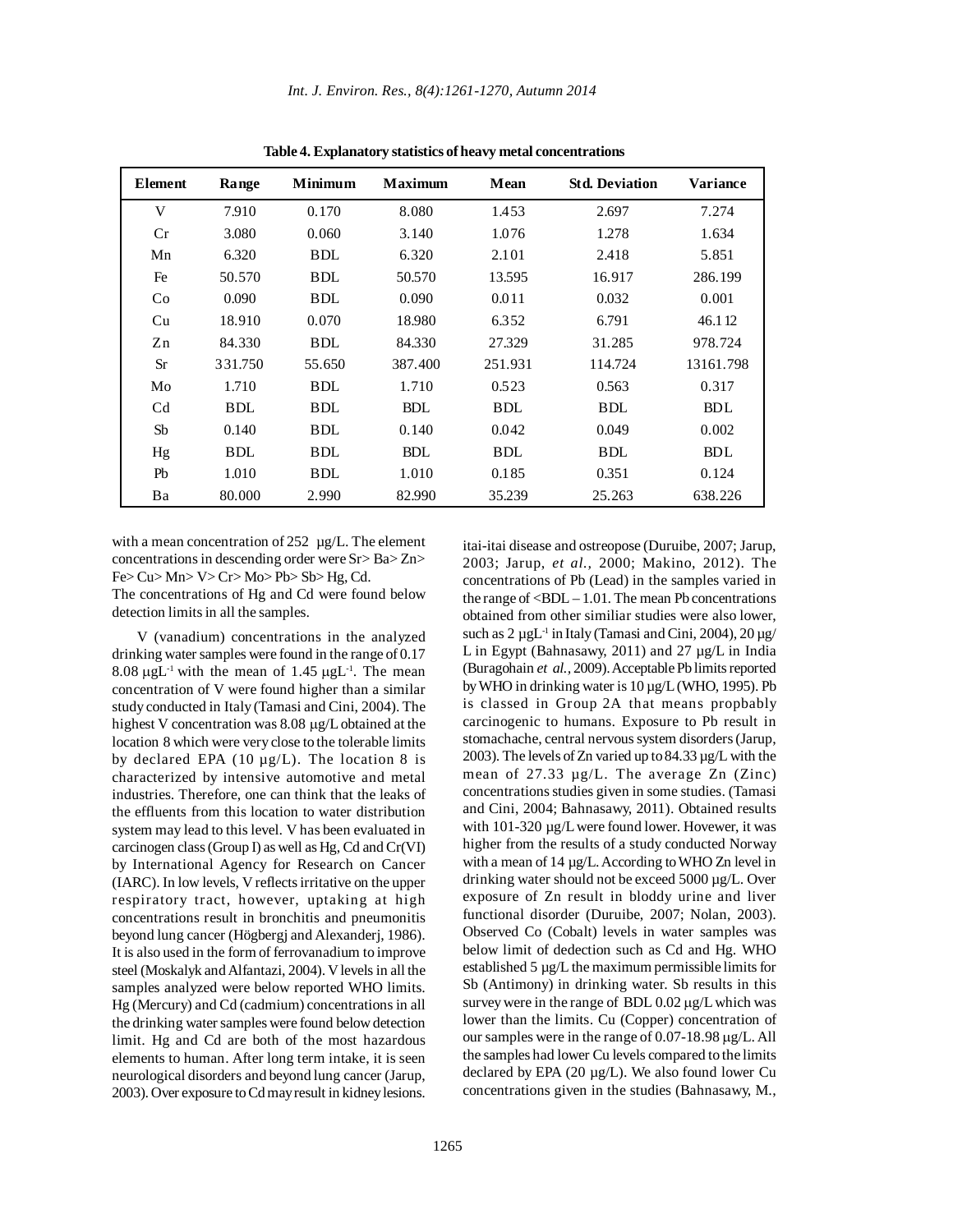2011; Tamasi G. and Cini R. 2004) in which Cu levels were in the range of 10-50 µg/L (Chaitali and Dhote, 2001; Ehi-Eromosele, 2012; Luza and Speisly, 1996; Janus and Krajnc, 1990; Okiei, 2012). Excessive amount of Cu uptake in drinking water may lead to chronic anaemia, coronary heart diseases and high blood pressures. Cu concentration should be regularly checked to prevent unfavorable effect to human. Mn (Manganes) levels in analyzed samples varied in the range of BDL-6.32 µg/L of which tolerable limit declared by WHO is 100 µg/L. Obtained Mn levels remain below some studies in the world such as  $6 \mu g/L$  in Norway (Flaten T. P. 1991) . 27 µg/L in Italy (Tamasi and Cini, 2004) and 170µg/L in India (Buragohain *et al*., 2009). Health effects over uptake of Mn led to muscle weakness. sensory problems and inadeqaute testesteron levels.(Lakshmi *et. al*., 2012). Cr (Chromium)concentrations in analyzed samples were found in the range of  $0.06-3.14 \mu gL^{-1}$ . In our study. Cr concentrations exceed Italy concentration  $>0.8 \mu gL^{-1}$ (Tamasi and Cini 2004). EPA referance chromium concentration is 100  $\mu g L^{-1}$ . Cr poses potential health risks and it may pose stomach upsets and ulcers. After exposing over many years occur allergic dermatitis. The greatest usage of Cr is in the metal alloys, paints, cements, paper, rubber, leather, dyes and ceramic industry. Mo (Molibdenium) concentrations in analyzed samples were  $0.52 \mu gL^{-1}$ . Mo limit in drinking water declared by EPA is  $90 \mu gL^{-1}$ . Oral exposures can result in gastrointestinal disturbances, growth retardation, anemia, hypothyroidism. Mo and its

compunds are used primarily in the production of metal alloys as weel as in thermo-couples, dying silk, leather and rubber (Afkhami and Norooz-Asi, 2009; Namasivayam and Sangeetha, 2006).

Ba (Barium) levels in analyzed samples varied in the range of Â2.99- 35.22 µg/L whichis lower compared to EPA limit of 2000 µg/L. Ba is generally present in air in particulate form as a result of industrial emissions particularly from combustion of coal and diesel oil. At high exposure to Ba causes vasoconstriction and hypokalemic paralyses (Stockinger, 1981; Shankle and Keane, 1988). The concentration of Fe in drinking water samples ranged in  $\langle$ BDL-50.57  $\mu$ g/L with the mean of 13.63µg/L. The permissible limit of Fe concentration in drinking water reported by EPA is 300 µg/L. The ingestion of Fe in large quantities results in heamochromatosis that may inactive to liver. General symptoms include abdominal pain, fatique, joint pains, loss of body hair (Bacon, 2007).

We employed PCA on the results to compare the spatial and compositional patterns between the examined drinking water samples and to identify the latent factors. The elements Hg, Cd and Co which concentrations usually lower than the limit of detection of the method were excluded. The dataset was treated after data scaling by z-transformation by PCA by applying varimax rotation with Kaiser Normalization as principal component extraction method. The correlation coefficients tabulated in Table 5 were used in PCA runs. Rotated factors with loading scores  $\geq 0.7$ were interpreted in the evaluations.

|    | V        | $C_{r}$  | Mn       | Fe       | Cu       | Zn       | Sr       | Mo       | Sb       | Pb       | Ba    |
|----|----------|----------|----------|----------|----------|----------|----------|----------|----------|----------|-------|
| V  | 1.000    |          |          |          |          |          |          |          |          |          |       |
| Cr | 0.720    | 1.000    |          |          |          |          |          |          |          |          |       |
| Mn | $-0.352$ | $-0.446$ | 1.000    |          |          |          |          |          |          |          |       |
| Fe | $-0.379$ | $-0.481$ | 0.017    | 1.000    |          |          |          |          |          |          |       |
| Cu | $-0.393$ | $-0.540$ | 0.445    | $-0.066$ | 1.000    |          |          |          |          |          |       |
| Zn | $-0.395$ | $-0.491$ | 0.182    | 0.746    | 0.482    | 1.000    |          |          |          |          |       |
| Sr | 0.508    | 0.512    | $-0.310$ | $-0.002$ | $-0.776$ | $-0.547$ | 1.000    |          |          |          |       |
| Mo | $-0.148$ | 0.110    | 0.063    | 0.639    | $-0.339$ | 0.513    | 0.158    | 1.000    |          |          |       |
| Sb | $-0.369$ | $-0.426$ | 0.494    | 0.766    | 0.124    | 0.762    | $-0.159$ | 0.788    | 1.000    |          |       |
| Pb | $-0.222$ | $-0.338$ | 0.102    | 0.082    | 0.786    | 0.389    | $-0.356$ | $-0.354$ | $-0.037$ | 1.000    |       |
| Ba | $-0.281$ | 0.361    | $-0.081$ | 0.123    | $-0.101$ | 0.288    | $-0.180$ | 0.647    | 0.269    | $-0.151$ | 1.000 |

**Table 5. Cross-correlations between the variables in the dataset**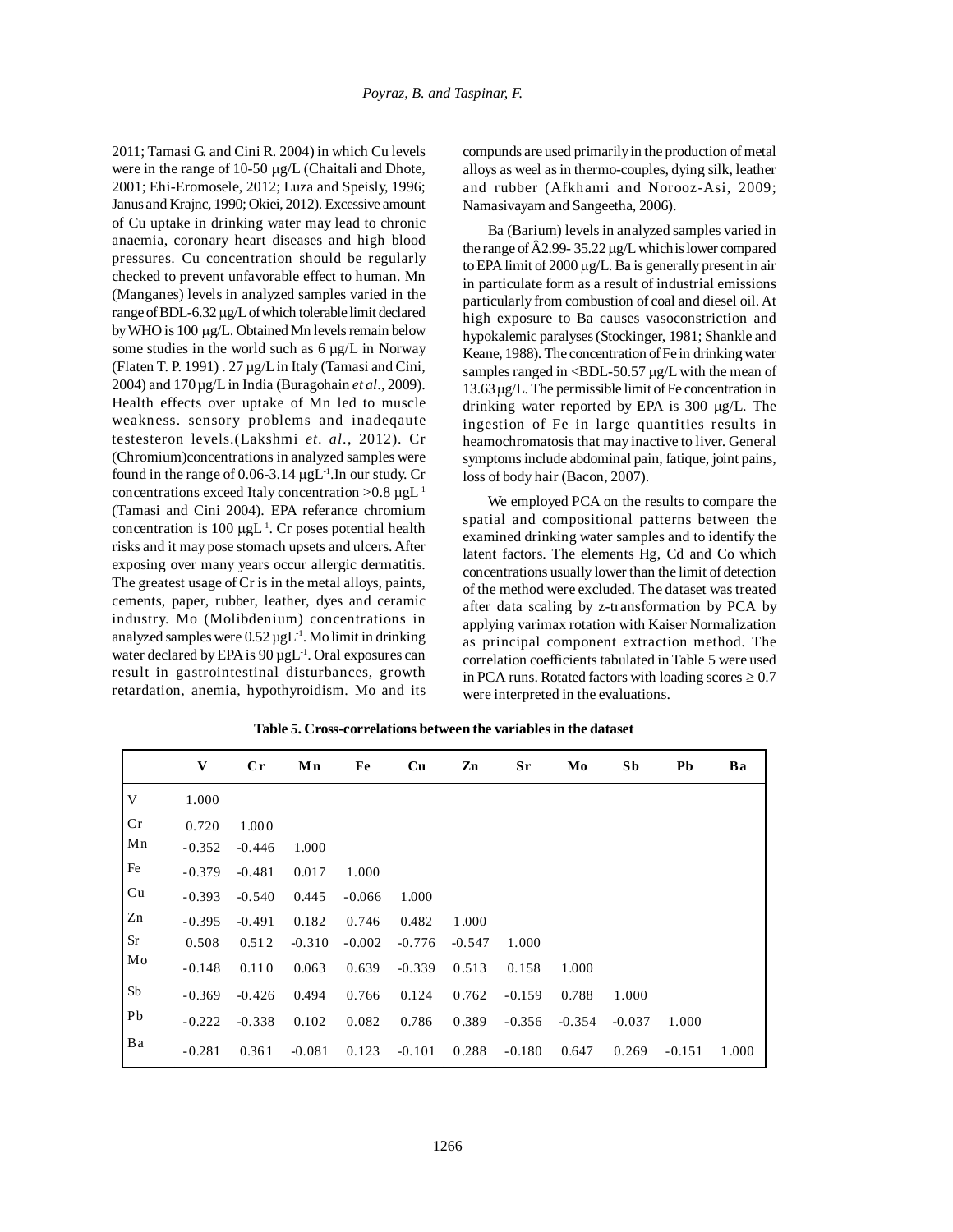Four principal components with eigenvalues  $\geq 1.0$ were extracted by PCA which were sufficient to cover 87.42% of the total variance from 11 elements. Factor loadings of these elements onto the principal components with eigenvalues and explained variances were given in Table 6. Here, significant factor loadings were bold faced. The principal components PC-1 to PC-4 (Fig 3) accounted for 28.50%, 25.84%, 17.95% and 15.13% of the total variance in the dataset, respectively. Therefore, our discussions should focus only on the first four components extracted which cover the total variation in the dataset adequately.

The elements Hg, Cd and Co which exhibited values usually lower than the detection limit of the

method were excluded. Principal component analysis used here as a tool to understand latent correlations between unexpected heavy metals and drinking water. Fe, Zn, Sb and Mo were loaded onto PC-1. These metals may be caused from particularly industrial activities such as steel and construction industry, vehicle traffic as well as domestic wastes. It's known that Mo and Sb among these metals have been mainly used in steel production to indure steel. Therefore, brasion of metal alloys and migration of effluents from metal industry may give rise to elevated levels in drinking waters in study region. Sb in this group has been used in the home goods like cradles. As to Zn, it has been originated from natural and anthropogenic sources such as

|                 |          |          | <b>Principal Components</b> |          |
|-----------------|----------|----------|-----------------------------|----------|
| <b>Elements</b> | $PC-1$   | $PC-2$   | $PC-3$                      | $PC-4$   |
| V               | $-0.314$ | $-0.374$ | $-0.586$                    | $-0.142$ |
| Cr              | $-0.418$ | $-0.432$ | $-0.575$                    | 0.460    |
| Mn              | 0.044    | 0.060    | 0.887                       | $-0.065$ |
| Fe              | 0.978    | 0.019    | 0.000                       | $-0.073$ |
| Cu              | $-0.044$ | 0.899    | 0.347                       | $-0.073$ |
| Zn              | 0.788    | 0.518    | 0.108                       | 0.198    |
| Sr              | 0.007    | $-0.757$ | $-0.425$                    | $-0.242$ |
| Mo              | 0.731    | $-0.359$ | 0.050                       | 0.554    |
| Sb              | 0.843    | $-0.046$ | 0.426                       | 0.171    |
| Pb              | 0.064    | 0.855    | $-0.127$                    | $-0.226$ |
| Ba              | 0.174    | 0.012    | $-0.019$                    | 0.965    |
| Eigenvalue      | 3.135    | 2.843    | 1.975                       | 1.664    |
| % of variance   | 28.500   | 25.841   | 17.953                      | 15.130   |
| Cumulative %    | 28.500   | 54.341   | 72.294                      | 87.424   |

**Table 6. Extracted principal components by PCA using varimax rotation for the whole dataset**



**Fig. 3. Component loadings for the four components from PC1 to PC-4**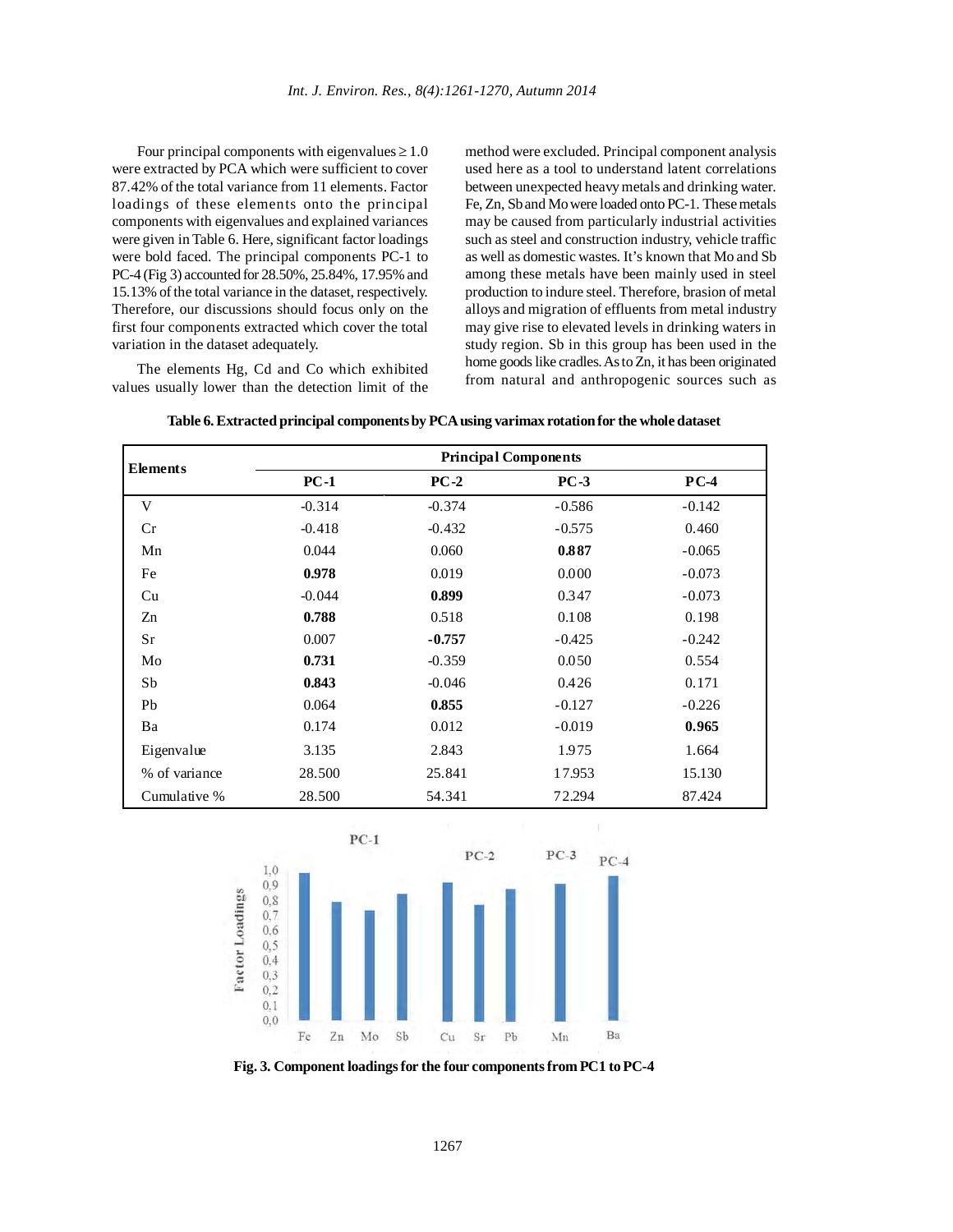agricultural practices, fertilization and use of fungicides. Many industrial facilities located around the study region, particularly around the locations 6 to 8 where the metal conentrations on PC-1 were relatively high, thus PC-1 can be mainly considered as the effect of industrial activities.

The second principal components, PC-2 grouped Cu, Sr and Pb. These heavy metals is mainly correlated with intensive vehicle traffic causing the elevated emision levels around the highway. Particularly, elevated Cu and Pb levels were identified in road runoff that can easily immigrate to drinking water distribution system (Boyacioglu and Boyacioglu, 2011). It's known that Cu pipes used in plumbing may cause to elevated Cu levels in drinking water. PC-2 also showed a negative correlation between Sr and the other metals in the study region. Because Turkey has the third biggest reserve in terms of Sr after China and Mexico (BGS, 2009). It's straightforward to express that Sr may migrate from soil to drinking water distribution system, so PC-2 can be named as the effect of vehicle traffic.

PC-3 was responsible for the impact of Mn. Industrial activities and domestic wastes are the major sources for Mn. It has been used in batteries, glass in the form of manganese dioxide, cleaning and bleaching products as potassium permanganate as well as fertilizers, varnish and fungicides. Mn related effluents and domestic wastes may reach to water distribution system by migrating through infiltration of surface water, so PC-3 can be named as domestic effect.

The effect of Ba was seen in PC-4 which may be arised from dust air. The study area, due to its heavily industrialized character and intensive vehicle traffic, led to elevated Ba levels in the atmosphere, which can reach to soil as settled dust by dry and wet deposition mechanisms. So, PC-4 is related to effect of atmospheric pollution.

#### **CONCLUSION**

Marmara region in Turkey covers very important transition line that is intersected between east and west, and industrial areas. It thus has a huge economic potential and every kind of industry get along together in the region. Inevitably, heavy metals may migrate to drinking waters in a way. As a result, twenty million people may exposure to the heavy metals in Marmara region with different pathways. The result of present study clearly demonstrate that heavy metals analyzed (V, Zn, Cu, Cr, Pb, Hg, Ba, Mo, Fe, Mn, Sb, Cd) in drinking water samples were under permissible limits declared by authorities such as WHO and Water Pollution Control Regulation of Turkish Authorities. However, V and Cu concentrations in particular were found to be close to the threshold limits, due to intensive industrial activities in the region. In order to understand spatial distribution of heavy metals in drinking water samples with latent factors behind, PCA were employed. Four principal components by PCA showed that spatial distribution of analyzed heavy metals affected by very different pathways which were named as industrial activities, vehicle traffic, domestic effect and effect of atmospheric pollution.

The results obtained in this study promote that heavy metal concentrations analyzed in drinking water in some countries which has intensive industrial characteristics like Italy and Turkey present similar values to each other. In addition, vehicle traffic and air pollution may mediately influence on drinking water system due to the leaks in the system which is very difficult to identify. Heavy metal concentrations analyzed depicted that the effect of industrial activities were dominated in the region following by the effect of vehicle traffic. In conclusion, the concentrations of analyzed heavy metals in drinking water samples explain that drinking water treatment system applied provides the necessary water quality in terms of reported standards, however, the water distribution system is influenced by environmental conditions in the region.

#### **ACKNOWLEDGEMENT**

This work was partly supported by Duzce Universty Research Fund (Project No: 2103.6.2.203), and the authors wish to thank to Central Research Laboratory of Duzce Universty as well.

# **REFERENCE**

Afkhami, A. and Norooz, A. R. (2009). Removal, preconcentration and determination of Mo(VI) from water and waste water samples using magnemite nanoparticles. Colloidal and Surfaces A: Phsyicochemical and Engineriing Aspects., **346**, 52-57.

Bahnasawy, M., Khidir, A. A. and Dhenia, N. (2011). Assessment of heavy metal concentrations in water, plankton and fish of Lake Manzala, Egypt. Turk. J. Zool., **35 (2)**, 271-280.

Bacon, B. R. (2007). Iron overload (heamochromatosis) In : L. Goldman. D. Aussiello. eds. Cecil Medicine. Philadelphia. Pa: Saunders Elsevier., **23.**

Borah, K. K., Bhuyan, B. and Sarma, H. P. (2010). Lead, arsenic, fluoride, and iron contamination of drinking water in the tea garden belt of Darrang district, Assam, India, Environmental Monitoring and Assesment., **169**, 347-352.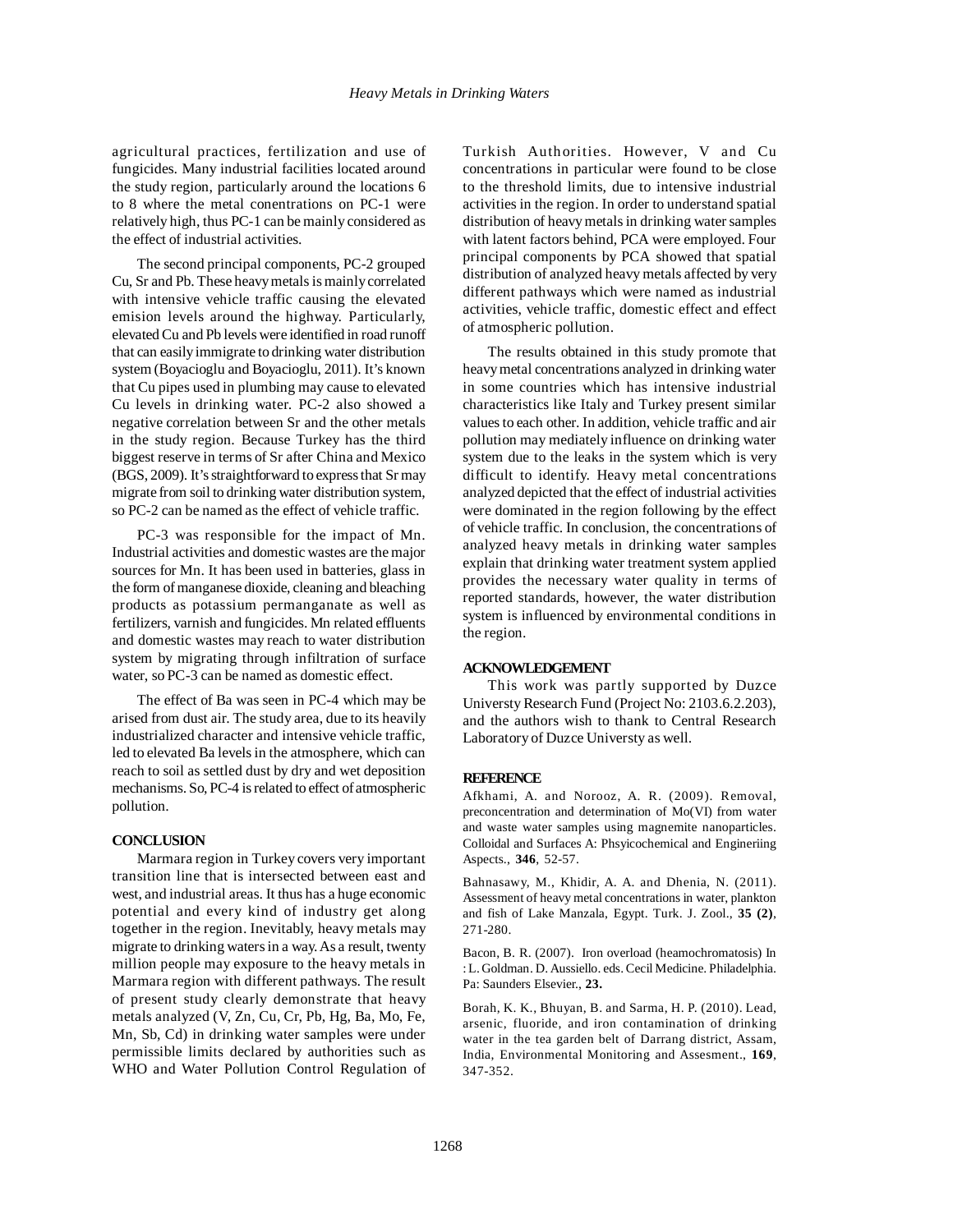Boyacýoðlu, H. and Boyacýoðlu, H. (2011). Heavy metal fingerprinting in surface water using chemometrics, Kuwait Journal of Science., **38 (1A)**, 125-139.

BGS, (2009). British Geological Survey, World mineral production 2004–08. Keyworth, Nottingham: British Geological Survey. Retrieved April., **6** ISBN 978-0-85272- 639-6.

Buchet, P., Lauwerys, R., Roels, H., Bernard, A., Brauex, P., Claeys, F., Ducoffre, G., DePlaen, P., Staessen, J., Amery, A., Lijnen, P., Thijs, L., Rondhia, D., Sartor, F., Saint, A. and Nick, L. (1990). Renal effects of cadmium body burden of the general population. Lancet., **336**, 699- 702.

Chakrabarty, S. and Sarma, H. P. (2011). Heavy metal contamination of drinking water in Kamrup district, Assam, India. Environmental Monitoring and Assessment., **179**, 479-486.

Duruibe, J. O., Ogwuegbu, M. O. C. and Egwurugwu, J. N. (2007). International Journal of Physical Sciences., **2 (5)**, 112-118.

Elinder, C. G. (1986). Handbook on the toxicology of metals. Amsterdam. Elsevier Science Publishers., **2**, 664-679.

Ehi-Eromosele, C. O. and Okiei W. O. (2012). Resources and Environment., **2 (3)**, 82-86.

Erdmann, E., Werdan, K., Krawietz, W., Schmitz, W. and Scholz, H., (1984). Vanadate and its significance in biochemistry and pharmacology.Biochemical pharmacology.*,* **33**, 945-950.

EPA, (2006). Environmental Protection Agency, http:// www.epa.gov/OGWDW/contaminants/dw\_contamfs/ barium.html.

Flaten, T. P. (1991). A nation wide survey of the composition of drinking water in Norway. Science of the Total Environment., **102** 35-73.

Hopke, P. K. ( 1985). Receptor modeling in environmental chemistry, John Wiley & Sons, Inc., New York.

Högberg, J. and Alexander, J. (1986). Selenium. Handbook on the toxicology of metals., **2**, 482-520.

Jarup, L. (2003). Hazards of heavy metal contamination. British Medical bulletin., **68**, 167 182.

Jarup, L., Hellstrom, L., Alfven, T., Carlsson, M. D., Grubb, A. and Persson, B. (2000). Occup Environ Med., **57**, 668- 672.

Janus, J. A. and Krajnc, E. I. (1990). Integrated criteria document chromium: effects. Appendix. Bilthhoven, Netherlands, National Institue of Public Health and Environmmental Protection.

Koul, N., Lokhande, S. and Dhar, J. K. (2012). Analysis of heavy metals in potable water samples of satellite city of gurgoan. (Haryana) India". International Journal of Basic and Applied Chemical Sciences., **2 (4)**, 20-25.

Lakshmi, M. A., Patil, D. J. and Dayal, A. M. (2012). Assesment of drinking water quality using ICP-MS and microbiological methods in the Bholakpur area. Hyderabad India. Environment Monitoring Asessment., **184,** 1581- 1592.

Leeuwen, F. X. R. V. (2000). Safe drinking water; the toxicologist's approach. Food and Chemical Toxicology., **38**, 51-58.

Lynam, D. R., Roos, J. W., Pfeifer, G. D., Fort, B. F. and Pullin, T. G. (1999). Environmental effects and exposures to manganese from use of methylcyclopentadienyl manganese tricarbonyl (MMT) in gasoline, Neurotoxicology., **20**, 145- 150.

Luza, S. C. and Speisly, H. C. (1996). Regulation of reproductive hormone secretion in primates by short-term changes in nutrition. American Journal of Clinical Nutrition., **63**, 812-820.

Ling, E. J., Benham, B. and Forrester, S. (2011). Communications and Marketing, College of Agriculture and Life Sciences. Virginia Polytechnic Institute and State University .

Makino, T., (2012). National Instýtue for Agro-Environmental Science. Japan, 3, 1-3.

Menkes, J. H., Alter, M., Steigleder, G. K., Weakley, D. R. and Sung, J.H. (1962). A sex-linked recessive disorder with retardation of growth, peculiar hair, and focal cerebral and cerebellar degeneration.*Pediatrics,* **29 (5),** 764 -779.

Mohapatra, U. K. and Singh, B. C. (1999). Trace metal in drinking water from different sources in the old city of Cuttack. Indian Jour. of Environ. Health., **41(2**), 115- 120.

Mohod, C. V. and Dhote, J. (2013). Review Of Heavy Metals In Drinking Water And Their Effect On Human Health, International Journal of Innovative Research in Science, Engineering and Technology, **2 (7)**, 2992-2996.

Moskalyk, R. and Alfantazi A. (2003). Processing of vanadium. Minerals Enginering, **16 (9)**,793-805.

Namasivayam, C. and Sangeetha, D. (2006). Removal of molybdate from water by adsorption onto  $ZnCl<sub>2</sub>$ activated coir pith carbon. Bioresource Technol., **97**, 1194-1200.

Nolan, K. J. (2003). Orthormol Copper Toxicity Syndrome. Psychiatry., **12**, 270-282.

Ouyang, Y. (2005). Evaluation of river water quality monitoring stations by principal component analysis Water Research., **39**, 2621–2635.

Ouyanga, Y., Nkedi-Kizzab, P., Wuc, Q. T., Shindeb, D. and Huangd, C. H. (2006). Assessment of seasonal variations in surface water quality. Water Research., **40**, 3800 – 3810.

Stockinger, H. E. (1981). The metals. In: Clayton GD. Clayton F. E., **3(2)**, 1493–2060.

Shankle, R. and Keane, J. R. (1988). Acute Pnaralysis From Inhaled Barium Carbonate,Jama neurology, **45 (5)**, 579– 580.